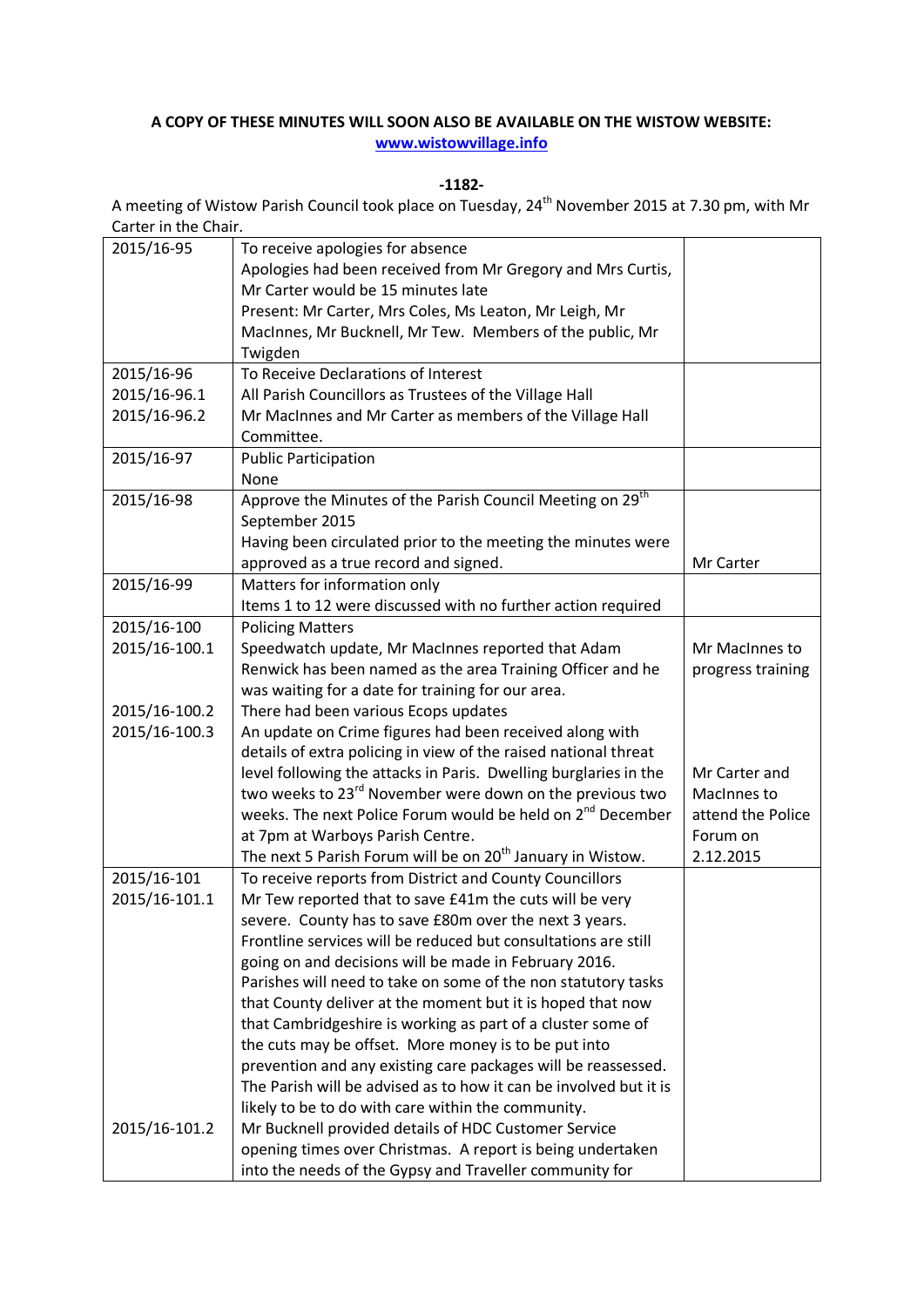|               | $-1183-$                                                          |         |                  |
|---------------|-------------------------------------------------------------------|---------|------------------|
|               | accommodation, linked to the Local Plan. Work on the              |         |                  |
|               | requirement for affordable housing is also being undertaken.      |         |                  |
|               | The Local Plan is ready to go to full Council for approval and    |         |                  |
|               | the plan to provide 21,000 homes by 2036 is still sound.          |         |                  |
| 2015/16-102   | The Financial Statement and Cashflow for<br>a)                    |         |                  |
|               | October/November was approved                                     |         |                  |
|               | payment of the following was approved<br>b)                       |         |                  |
|               | Paid in October                                                   |         |                  |
|               | Clerk's salary                                                    | £294.72 |                  |
|               | Clerk's expenses                                                  | £36.81  |                  |
|               | CGM grass cutting                                                 | £630.00 |                  |
|               | Play Inspection Co,                                               | £75.00  |                  |
|               | Cambridge Water                                                   | £16.60  |                  |
|               | November                                                          |         |                  |
|               | CGM grass cutting                                                 | £60.00  |                  |
|               | <b>Bury Parish Council</b>                                        | £39.00  |                  |
|               | P Coles Salary                                                    | £234.86 |                  |
|               | P Coles expenses                                                  | £23.15  |                  |
|               | Allotment rents had all been received and tenants<br>$\mathsf{C}$ |         |                  |
|               | had been notified of a 5% increase in 2016                        |         |                  |
| 2015/16-103   | Correspondence                                                    |         |                  |
| 2015/16-103.1 | It was agreed to ask Ray Burton to tidy up the tree at the        |         | Clerk to contact |
|               | playground boundary with Kingston Way.                            |         | Mr Burton        |
| 2015/16-103.2 | Mrs Curtis would be in contact with regard to the Secret          |         | Mrs Curtis to    |
|               | <b>Garden Party</b>                                               |         | supply           |
| 201/16-103.3  | Review of electoral boundary, information received mainly         |         | information      |
|               | refers to Cambridge City Centre.                                  |         |                  |
| 2015/16-104   | To consider any Planning Applications received and planning       |         |                  |
|               | related issues                                                    |         |                  |
| 2015/16-104.1 | 15/01874FUL and 15/01875LBC Proposed single storey                |         | Clerk to respond |
|               | rear and side extension including removal of existing lean-       |         | with relevant    |
|               | to rear extension roof and replacement with pitched roof          |         | planning reasons |
|               | plus the addition of solar panels. New glazed entrance            |         |                  |
|               | lobby to side. Re-roofing of existing chapel roof,                |         |                  |
|               | replacing the corrugated sheeting with natural slates and         |         |                  |
|               | new insulation as appropriate. Removal of existing                |         |                  |
|               | suspended ceiling in main chapel. Addition of secondary           |         |                  |
|               | glazing to existing windows in main chapel. Provision of          |         |                  |
|               | new air source heat pump to rear of proposed rear                 |         |                  |
|               | extension. Removal of impermeable paint finish to existing        |         |                  |
|               | internal walls or chapel and new limed based permeable            |         |                  |
|               | paint applied. Replacement of existing rainwater goods.           |         |                  |
|               | Village Hall, Manor Street, Wistow. This is a renewal of a        |         |                  |
|               | previous application and approval was recommended.                |         |                  |
| 2015/16-104.2 | 15/01922/HHFUL Proposed conversion/extension of                   |         | Clerk to respond |
|               | existing conservatory to form garden room. Chestnut               |         | with relevant    |
|               | House, Church Street, Wistow. Approval recommended.               |         | planning reasons |
| 2015/16-104.3 | Planning Forum on 30 <sup>th</sup> November 2015 at HDC. It was   |         | Clerk and Ms     |
|               | agreed that the Clerk and Ms Leaton would attend                  |         | Leaton to attend |
| 2015/16-104.4 | Petition to Parliament for Town andParish Councils to be          |         |                  |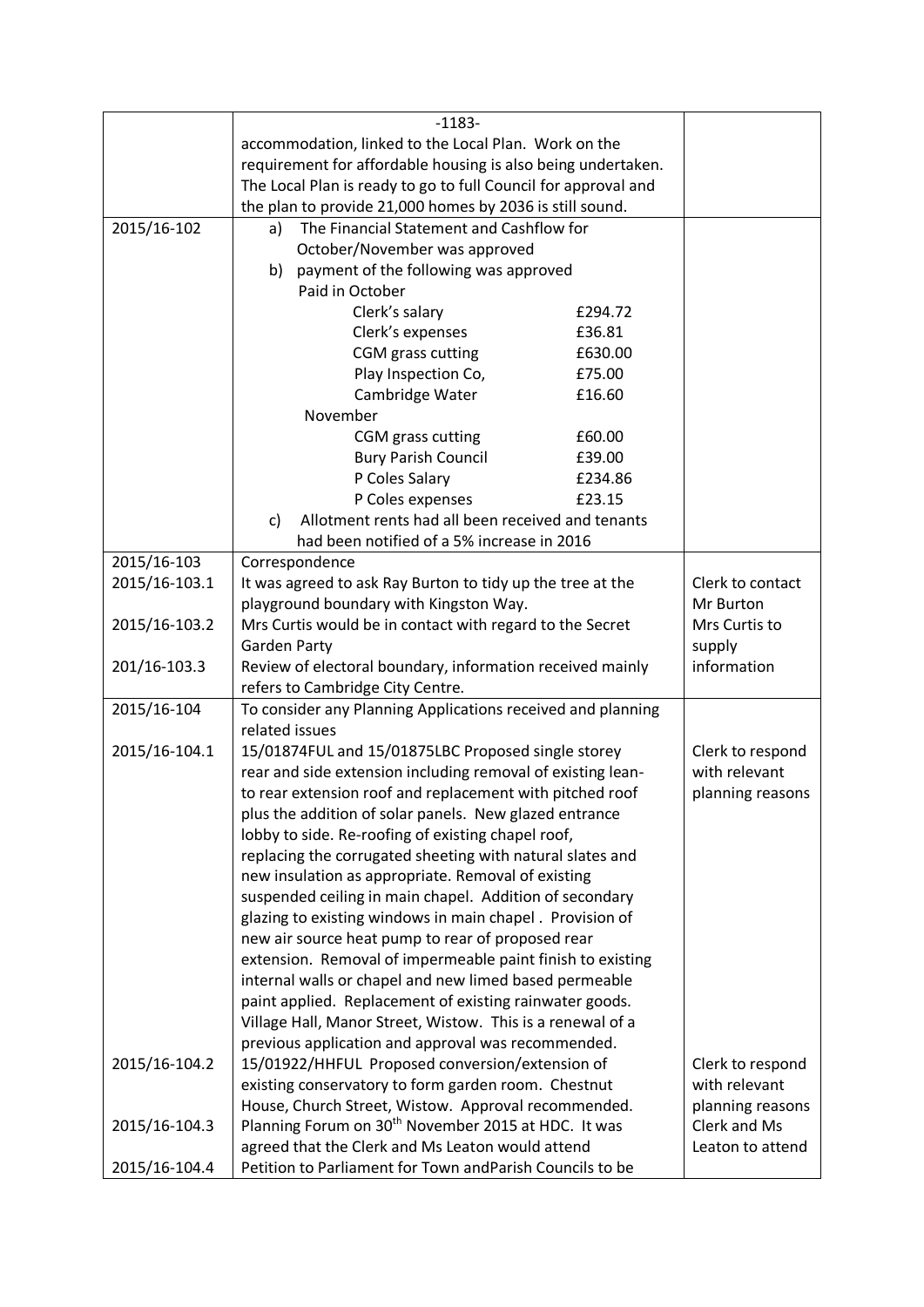|               | $-1184-$                                                                                                                |                    |
|---------------|-------------------------------------------------------------------------------------------------------------------------|--------------------|
|               | compensated for delays in calling referendums on                                                                        |                    |
|               | Neighbourhood plans. Mr Bucknell reported that this had                                                                 |                    |
|               | resulted from a misunderstanding and required no further                                                                |                    |
|               | consideration.                                                                                                          |                    |
| 2015/16-104.5 | The shared Planning Training evening had been a great                                                                   |                    |
|               | success. The slideshow would be circulated to those who                                                                 | Clerk to circulate |
|               | attended.                                                                                                               | slide show         |
| 2015/16-105   | <b>Highways Report/Traffic Matters</b>                                                                                  | Mr Leigh           |
| 2015/16-105.1 | Review of MVAS purchase, Speedwatch. Mr Leigh and Mr                                                                    | Mr Leigh and Mr    |
|               | Carter would meet at 6.30 pm on 27thNovember to put                                                                     | Carter             |
|               | together a proposal to be agreed at the January meeting.                                                                |                    |
| 2015/16-105.2 | Mr Carter had checked the grit bins and Mr Leigh had                                                                    | Mr Tew             |
|               | contacted Highways regarding the solid bin on the lane down                                                             |                    |
|               | to the Fen. Karl Brocket is our new Highways contact and Mr                                                             |                    |
|               | Tew will send his contact details to Mr Leigh. The state of the                                                         |                    |
|               | road to Broughton was discussed, particularly just outside                                                              | Mr Leigh           |
|               | Rectory Farm. Mr Leigh would add that to the email to Carl                                                              |                    |
|               | <b>Brocket</b>                                                                                                          |                    |
| 2015/16-106   | Maintenance Issues                                                                                                      |                    |
| 2015/16-106.1 | The Clerk had produced a list of all work required as a result of                                                       | Mr Carter and      |
|               | our annual inspection including taking down the aerial runway                                                           | Mr MacInnes        |
|               | which had had to be taken out of action due to rot in the                                                               |                    |
|               | frame. Mr MacInnes and Mr Carter would go through the list                                                              |                    |
|               | and decide which jobs can be undertaken on a voluntary basis                                                            |                    |
|               | and which would be given to Mr Burton. Mr Burton had                                                                    |                    |
|               | quoted £160 to take down the aerial runway frame and will                                                               |                    |
|               | schedule the work while the ground is hard to minimise                                                                  |                    |
|               | damage to the grass. It was agreed to ask Mr Burton to                                                                  |                    |
|               | proceed but to provide him with a list of work to be undertake                                                          |                    |
|               | over the winter.                                                                                                        |                    |
|               | It was also agreed to organise a meeting outside of the                                                                 |                    |
|               | schedule to agree the best replacement for the aerial runway                                                            | Mr Carter          |
|               | and to find funding. Mr Carter would provide some dates.                                                                |                    |
| 2015/16-106.2 | Mr Carter had provided his risk assessment, Mr MacInnes is                                                              | Mr MacInnes        |
|               | on the rota for November and Mr Gregory for December. It<br>was agreed that to comply with insurance weekly inspections | and Mr Gregory     |
|               | would be undertaken by the person on the rota for that                                                                  |                    |
|               | month. The Clerk would write to the Insurer to find out                                                                 |                    |
|               | exactly what is required with regard to the inspections and                                                             |                    |
|               | also how often topple tests and tree inspections must be                                                                | Clerk              |
|               | carried out.                                                                                                            |                    |
| 2015/16-106.3 | It was agreed that CGM had provided a satisfactory service for                                                          |                    |
|               | grass cutting, their quote was slightly higher for 2016 to                                                              |                    |
|               | reflect some extra cutting. It was unanimously agreed to                                                                | Clerk to write to  |
|               | instruct CGM for the next season.                                                                                       | <b>CGM</b>         |
| 2015/16-106.4 | Winter Gritting, information on training had been received.                                                             |                    |
| 2015/16-106.5 | Information on Riparian responsibilities had been noted.                                                                |                    |
| 2015/16-107   | <b>Administration issues</b>                                                                                            |                    |
| 2015/16-107.1 | Pensions, the legal requirement for all employers to provide a                                                          |                    |
|               |                                                                                                                         |                    |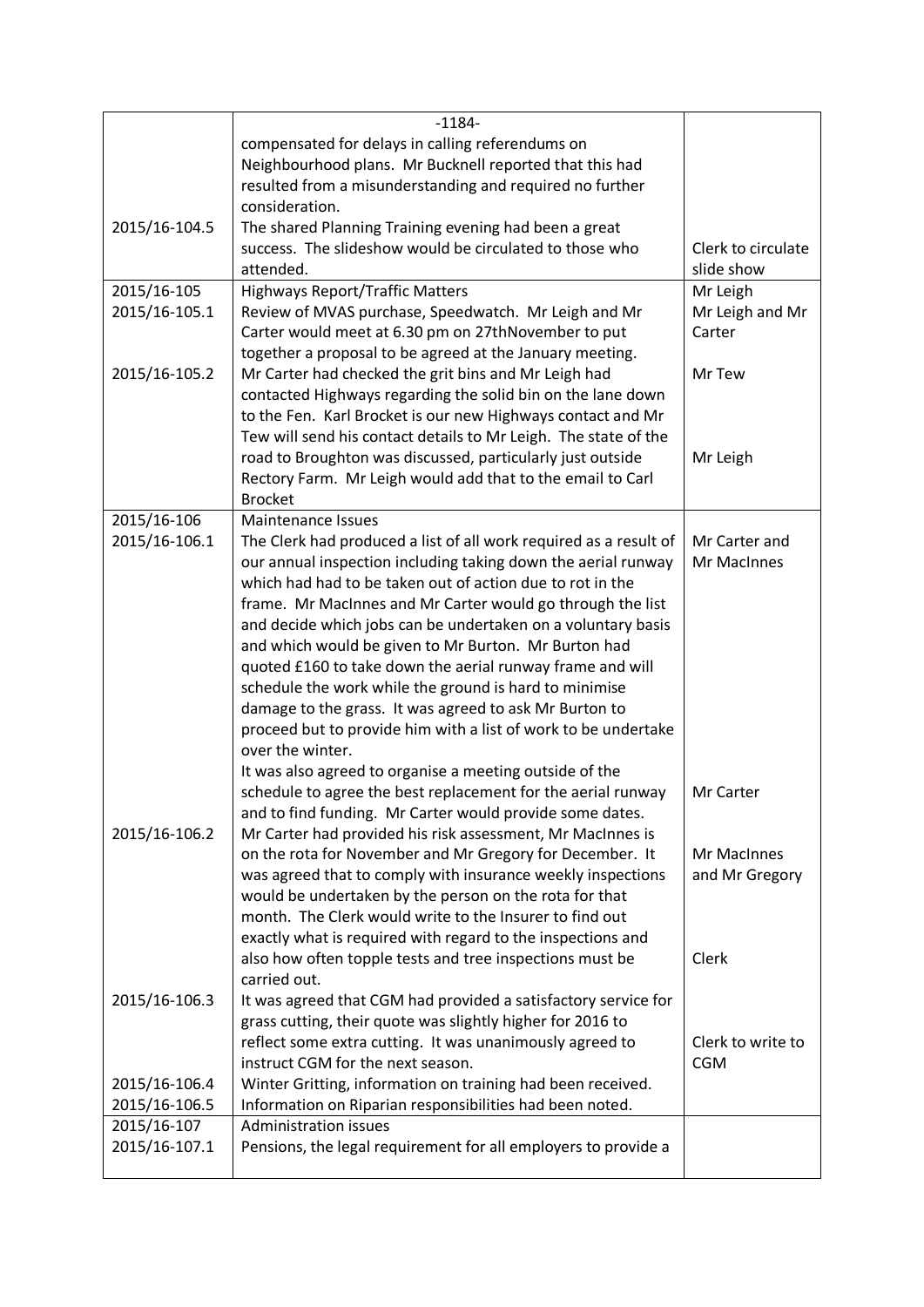|               | $-1185-$                                                           |             |  |
|---------------|--------------------------------------------------------------------|-------------|--|
|               | pension scheme was duly noted. The staging date for the            |             |  |
| 2015/16-107.2 | Parish Council is February 2017 and the Clerk's salary is below    |             |  |
|               | the threshold for automatic enrolment.                             |             |  |
|               | There is little or no hope of recovering the outstanding money     |             |  |
|               |                                                                    |             |  |
|               | from Douglas Tonks. The Clerk had looked into insurance            |             |  |
| 2015/16-107.3 | cover and was awaiting a response. It is likely that this will     | Mr Carter   |  |
|               | have to be written off.                                            |             |  |
| 2015/16-107.4 | Complaints procedure, Mr Carter had undertaken to review           | Mr Carter   |  |
| 2015/16-107.5 | this.                                                              |             |  |
|               | CAPALC AGM, 10 <sup>th</sup> December 2015, Mr Carter will attend. |             |  |
|               | Information on Quality Council Scheme, no further action           |             |  |
| 2015/16-108   | Precept for 2016/17                                                |             |  |
| 2015/16-108.1 | A draft budget had been circulated and without knowing what        |             |  |
|               | would need to be taken on as a result of the cuts at County        | Clerk       |  |
|               | level, it was decided that no increase in the precept was          |             |  |
|               | necessary. £11,000 would be requested from HDC.                    |             |  |
| 2015/16-109   | Working parties feedback and updates                               |             |  |
| 2015/16-109a  | Litter - Mr MacInnes reported that some building spoil had         |             |  |
|               | been dumped on the Raveley bends and dealt with                    |             |  |
| 2015/16-109b  | Countryside- Mr Gregory was absent                                 |             |  |
| 2015/16-109c  | Village Hall - Mr MacInnes and Mr Carter reported that the         |             |  |
|               | Village Hall Committee had purchased a projector and screen.       |             |  |
|               | A New Year's Eve party was planned.                                |             |  |
| 2015/16-110   | Items for the Wistow Warbler and Wistow Website                    |             |  |
|               | The NHS article had been passed to Mrs Williams. Mr Carter         |             |  |
|               | asked whether there had been any response to our advert for        | Clerk       |  |
|               | Councillors or a new Clerk. The Clerk had received one             |             |  |
|               | enquiry which she would pursue after Christmas.                    |             |  |
| 2015/16-111   | Monthly Audit                                                      |             |  |
|               | Mr Leigh was November auditor, Mr MacInnes volunteered             |             |  |
|               | for January.                                                       |             |  |
| 2015/16-112   | Matters for future consideration                                   |             |  |
| 2015/16-112.1 | Luminus Garages in Oaklands Avenue, a surveyor has been            | Luminus     |  |
|               | appointed to look at the condition                                 |             |  |
| 2015/16-112.2 | Allotment hedge and tree planting                                  | Mr MacInnes |  |
| 2015/16-113   | Date of Next Meeting                                               |             |  |
|               |                                                                    |             |  |
|               | Tuesday, 26 <sup>th</sup> January 2016 at 8pm in the Village Hall  |             |  |
|               | There being no further business the meeting closed at 8.50         |             |  |
|               | pm.                                                                |             |  |
|               |                                                                    |             |  |
|               |                                                                    |             |  |
|               |                                                                    |             |  |
|               |                                                                    |             |  |
|               |                                                                    |             |  |
|               |                                                                    |             |  |
|               |                                                                    |             |  |
|               |                                                                    |             |  |
|               |                                                                    |             |  |
|               |                                                                    |             |  |
|               |                                                                    |             |  |